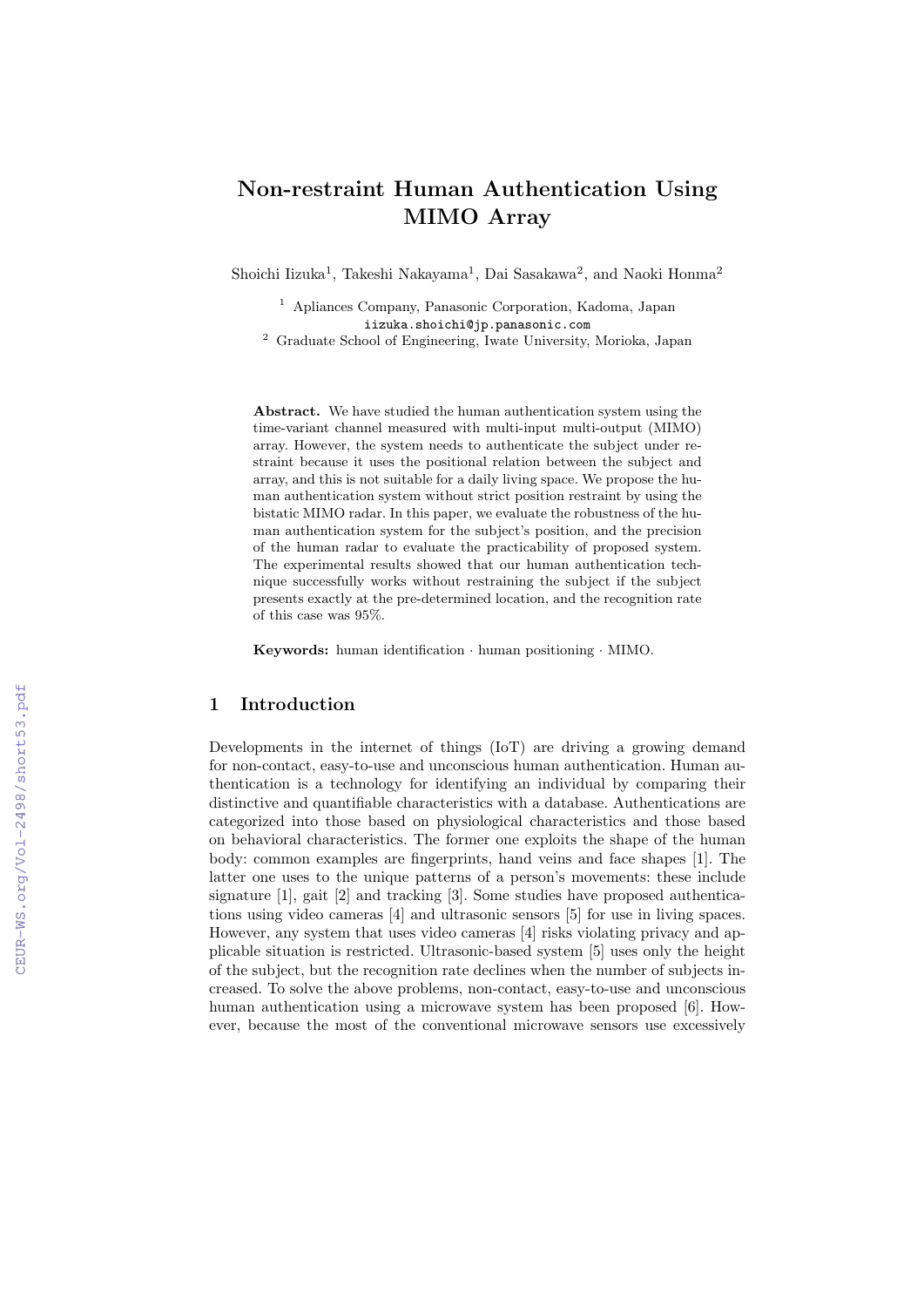2 S. Iizuka et al.

wide bandwidth, these systems are difficult to use in parallel with other wireless communication channels.

The authors have studied a human authentication system using a microwave [7], where this system only uses a narrow bandwidth, i.e. CW signal. This method uses multiple-input multiple-output (MIMO) array to measure reflection and scattering characteristics and distinctive vital sign. Spatial and temporal reflection characteristics are used for identification. However, the system requires the subject to be under restraint, making it unsuitable for use in daily living situations.

We propose a human authentication system that uses human radar [8], to eliminate strict positional restraint. This human radar estimates the subject's position using the time-variant MIMO channel.

We evaluate here the robustness of this human authentication system [7] for the subject's position, and investigate the degree of precision of the human radar [8] to evaluate the practicability of the proposed system.

### **2 Review of Authentication Using MIMO Array**

In this section, we briefly describe human authentication using the MIMO array for the better understanding of the following discussion. This study assumes the use of a MIMO array consisting of an  $M_r$  element array receiver and an  $M_t$ element array transmitter around the subject. Fig. 2 shows the positional relationship between the subject, array receiver and array transmitter. We measure the  $M_r \times M_t$  time-variant MIMO channel

$$
\boldsymbol{H}(t) = \begin{pmatrix} h_{11}(t) & \dots & h_{1M_t}(t) \\ \vdots & \ddots & \vdots \\ h_{M_r1}(t) & \dots & h_{M_rM_t}(t) \end{pmatrix},
$$
(1)

for every registrant.  $h_{ij}$  is complex channel response from the *j*-th transmitter element to the *i*-th receiver element, and *t* represents the observation time. We store this channel as a reference channel  $H_D(t,q)$  in the database. *q* represents the *q*-th registrant of the database. Next, we measure a test channel  $H_T(t)$  for authentication under the same settings as the reference channels. The direct current (DC) component of the observed channel degrades the recognition performance. The DC component therefore needs to be excluded, so we define the DC-suppressed test channel and the reference channel respectively as  $H_{De}(t, q)$ and  $H_{Te}(t,q)$ .

The evaluation function  $\rho(p,q)$  which represents the sliding correlation between the test channel and the reference channel is defined as,

$$
\rho(p,q) = \frac{\left| \sum_{t_k=0}^{N_T-1} \sum_{j=1}^{M_t} \sum_{i=1}^{M_T} \mathbf{H}_{Te}(t_k, q) \mathbf{H}_{De}^H(p, q) \right|}{\sqrt{\sum_{t_k=0}^{N_T-1} \sum_{j=1}^{M_t} \sum_{i=1}^{M_T} |\mathbf{H}_{Te}(t_k, q)|^2 \sum_{k=0}^{N_T-1} \sum_{j=1}^{M_t} \sum_{i=1}^{M_T} |\mathbf{H}_{De}(p, q)|^2}},\tag{2}
$$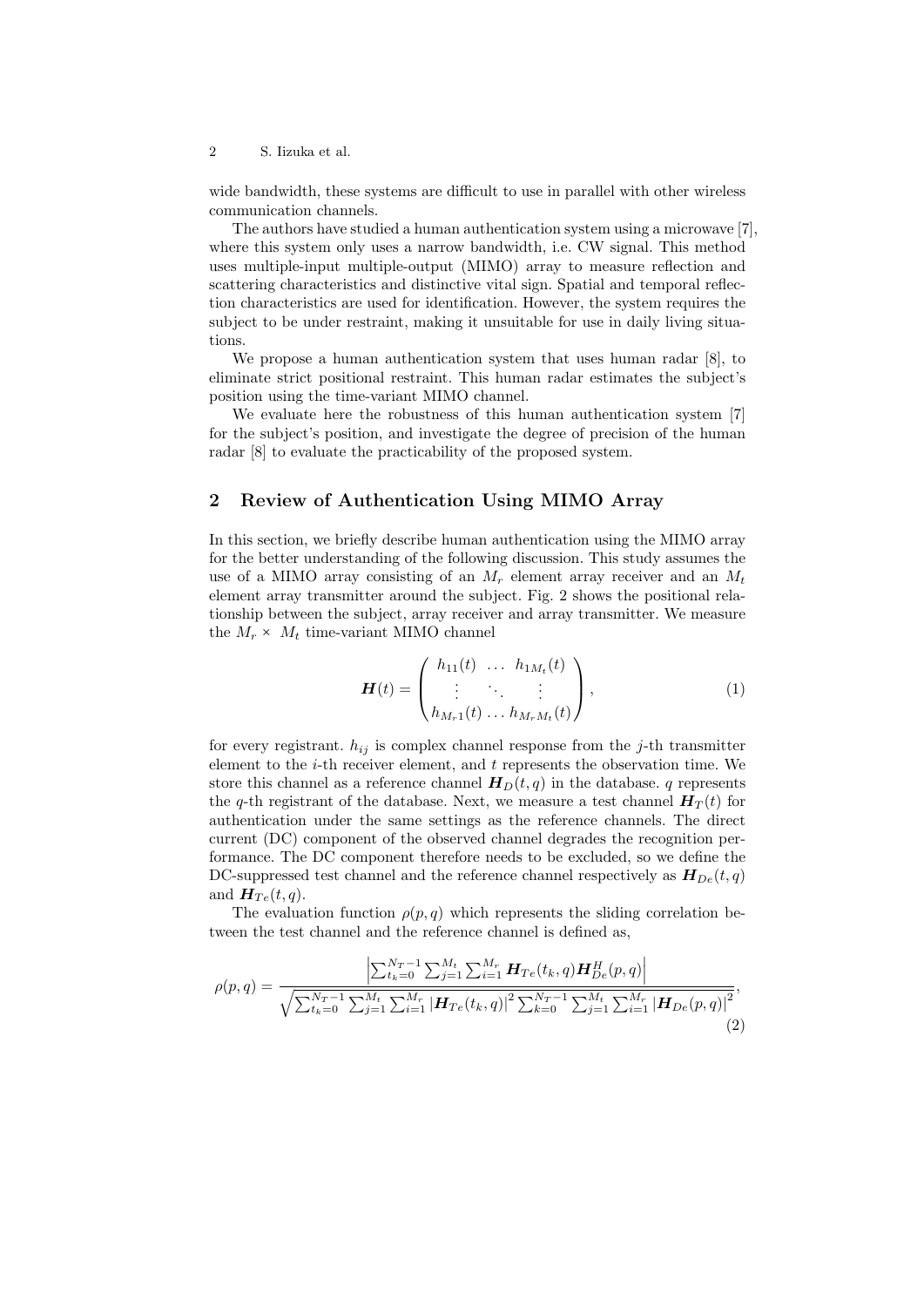

**Fig. 1.** The positional relation between the subject and arrays in [7]

$$
p=1,2,\ldots,N_D-N_T+1,
$$

where  $N_T$  and  $N_D$  represent the number of snapshots of the test channel and reference channel, and *p* is the number of the iteration applied in calculating the sliding correlation.  $(\cdot)^H$  represents complex conjugate transposition. After calculating the evaluation function (2) for every registrant, the maximum value of  $\rho_{max}(p,q)$  and the argument of the maximum value *s* is calculated. The authentication system [7] then recognize the subject as the *s*-th registrant.

In [7], the recognition rate is  $87.8\%$  using an  $8 \times 8$  MIMO array. However, the position of the subject is restricted to the center of the array which is 1m radius, and the authentication of the subject in other locations is not evaluated.

## **3 Non-restraint Human Authentication Using a MIMO Array**

Human authentication [7] requires a subject to be under restraint, making it unsuitable for use in actual living spaces. In this section, we discuss a human authentication system without this strict positional requirement by using the human radar [8] technique that we also proposed.

This study groups the elements of the array into *Marray* antenna arrays and uses  $M_t/M_{array}$  transmit antenna arrays and  $M_t/M_{array}$  receive array antennas. The element separation in the array antennas is half a wavelength. For example, in the case of  $M_t = M_r = 16$  and  $M_{array} = 4$ , we assume 16 × 16 MIMO array consisting of 4 transmit antennas that have 4 elements and 4 receive array antenna that also have 4 elements. This antenna setting enables human radar [8] to be used to estimate the position of subject *X*.

During authentication [7], the position of the subject is restraint. If the position of the subject changes, the measured MIMO channel also changes due to the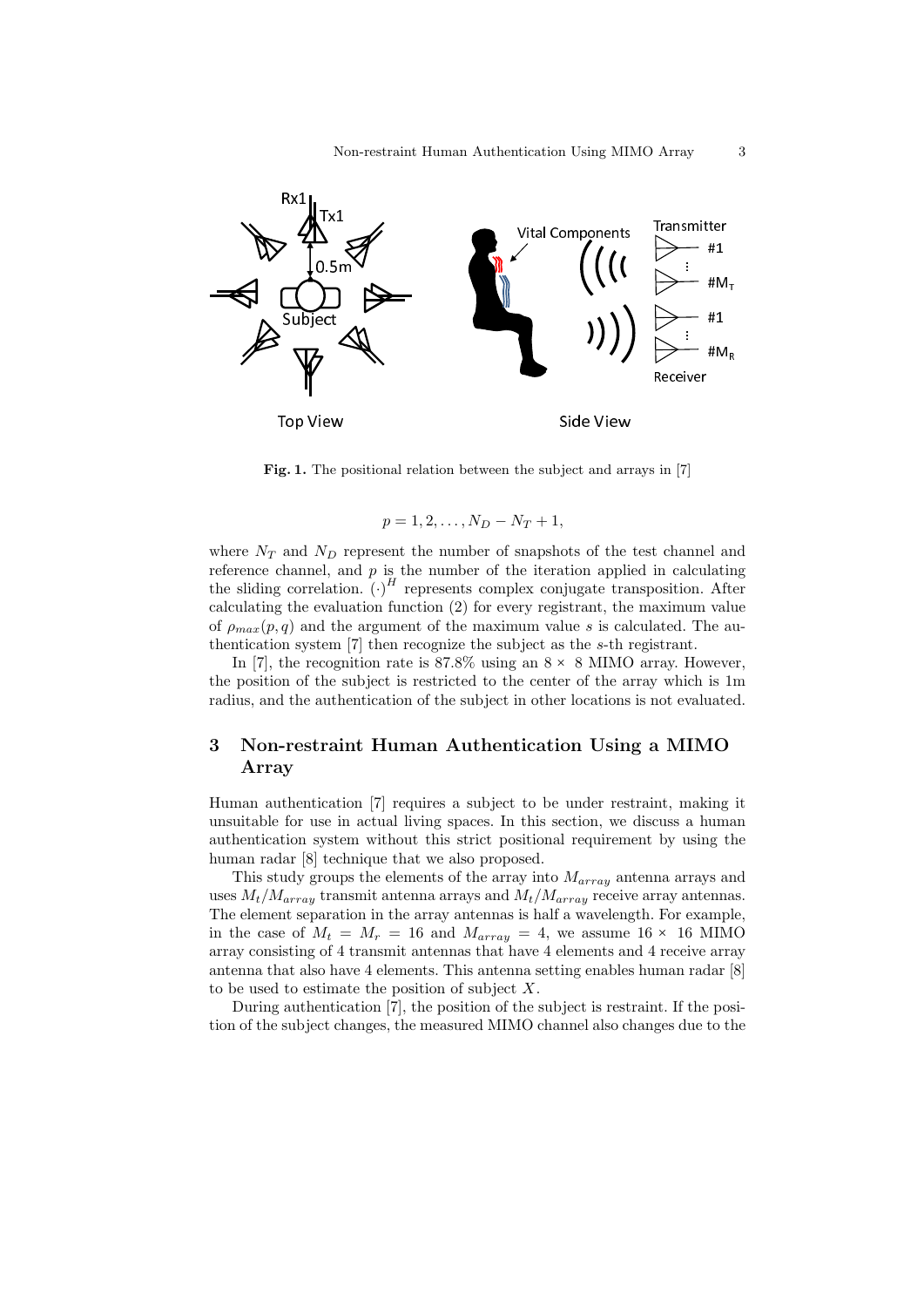#### 4 S. Iizuka et al.

change in positional relationship between the subject and the array. Therefore, the test channel must be measured with the subject in the same position as the reference channel to be able to use authentication [7] in a non-restraint setting. If the position of the subject can be estimated precisely by using human radar [8], it will be possible to authenticate a person by using the reference channel that measured the subject while in the same position as when detected using the test channel.

In the registration step, the authentication system measures the reference channel and estimates the subject's position. The pair of the reference channel and the subject's position is stored in a database. In the authentication step, the system estimates the subject's position using the test channel, and searches the reference channel with the same subject's position in the database.

In an authentication system using human radar [8] without the strict positional restraint, the area inside which human authentication [7] allows the subject to move needs to be larger than the relative error of human radar [8]. 'Relative error' means the distance between the average estimated position and each estimated position, when the human radar system repeatedly estimates the position of the subject. If the relative error is greater than the area inside which the system [7] can achieve correct authentication, the system [7] uses a reference channel that is outside of this area causing the results of authentication to lose accuracy. We evaluated the area within which the system [7] can achieve correct authentication, and the relative error of the human radar system [8]. If the position estimated with the test channel and position estimated with the reference channel is the same, human authentication [7] can authenticate correctly even if the estimated position is different from the true position due to the multi-path effect. The index of the degree of precision of human radar in this evaluation is therefore relative error.

#### **4 Experiment**

In this section, to evaluate the practicability of our proposed system, we describe the experiments carried out to evaluate the positional robustness of the system [7], and to test the precision of human radar.

#### **4.1 Robustness of the Human Authentication System**

Fig. 2 and Fig. reffig:setting shows the overview of the measurements made and the subject's position. The  $16 \times 16$  MIMO configuration, which consists of 4 receive and 4 transmit patch antenna arrays, where each of them has 4 antenna elements, was used. The height of the receive array was 0.8 m, and the transmitter array was set above the receiver element at a distance of 1 wavelength.

The element separation of array antennas is 0.5 wavelength. Each array antenna was placed in the corner of a  $4 \text{ m} \times 4 \text{ m}$  area. A continuous wave signal at 2.47125 GHz was used, and transmitted power at the antennas was +0.15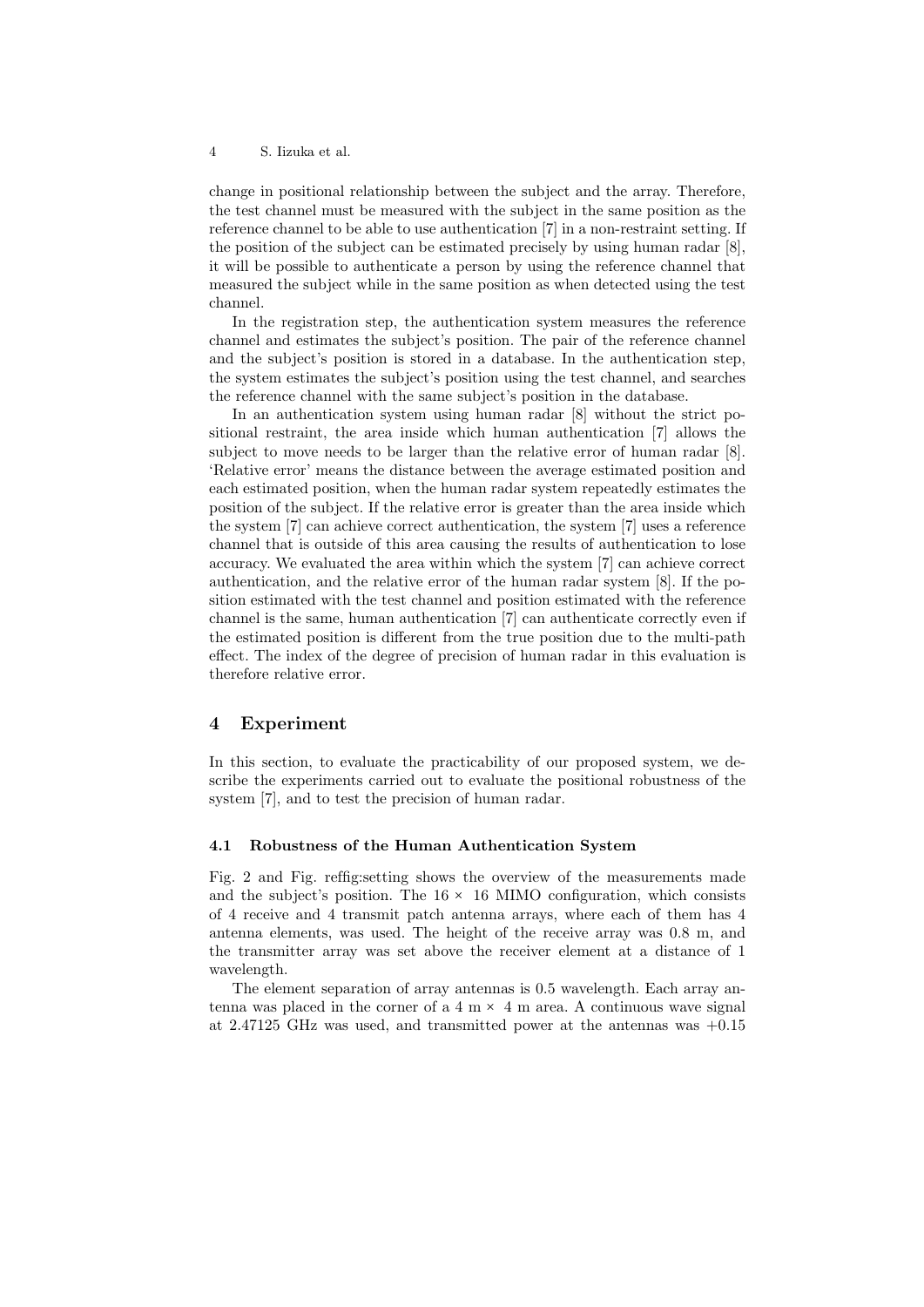dBm. In Fig. 2, a Single-Pole 64 Throw (SP64T) switch was used at the transmitting side. The CW signal was split to the receiver side as well since accurate synchronization between transmitting and receiving sides is required. At the receiver side, the received signals were input to a down-converter unit by way of a low-noise amplifier (LNA). The down-converted baseband signals  $(I_1, Q_1 \sim$ *I*16, *Q*16) were digitized by a data-acquisition unit (DAQ). The rate for taking a snapshot of the MIMO channel was set to 100 Hz.

The reference channel measurement time was 10 seconds and the test channel measurement time was 3 seconds. The number of registrants was 4 and the reference channel of each registrant was measured at position A in Fig. 3. The test channel took 10 measurements for each position. Table 1 shows the individual and total recognition rate of each position. This illustrates the total recognition rate where the distance from position A of 5cm is degraded and lower than 50% in some positions. The recognition rate of position M and O is different in spite of the symmetrical antenna position. This is because the human body is asymmetric and the angle of reflection is different at each position. The asymmetry of human body seems to be one of the causes that the recognition rate of each subject is different in Table 1.

The relative error of the human radar system must therefore be smaller than 5cm.



**Fig. 2.** Measurement overview.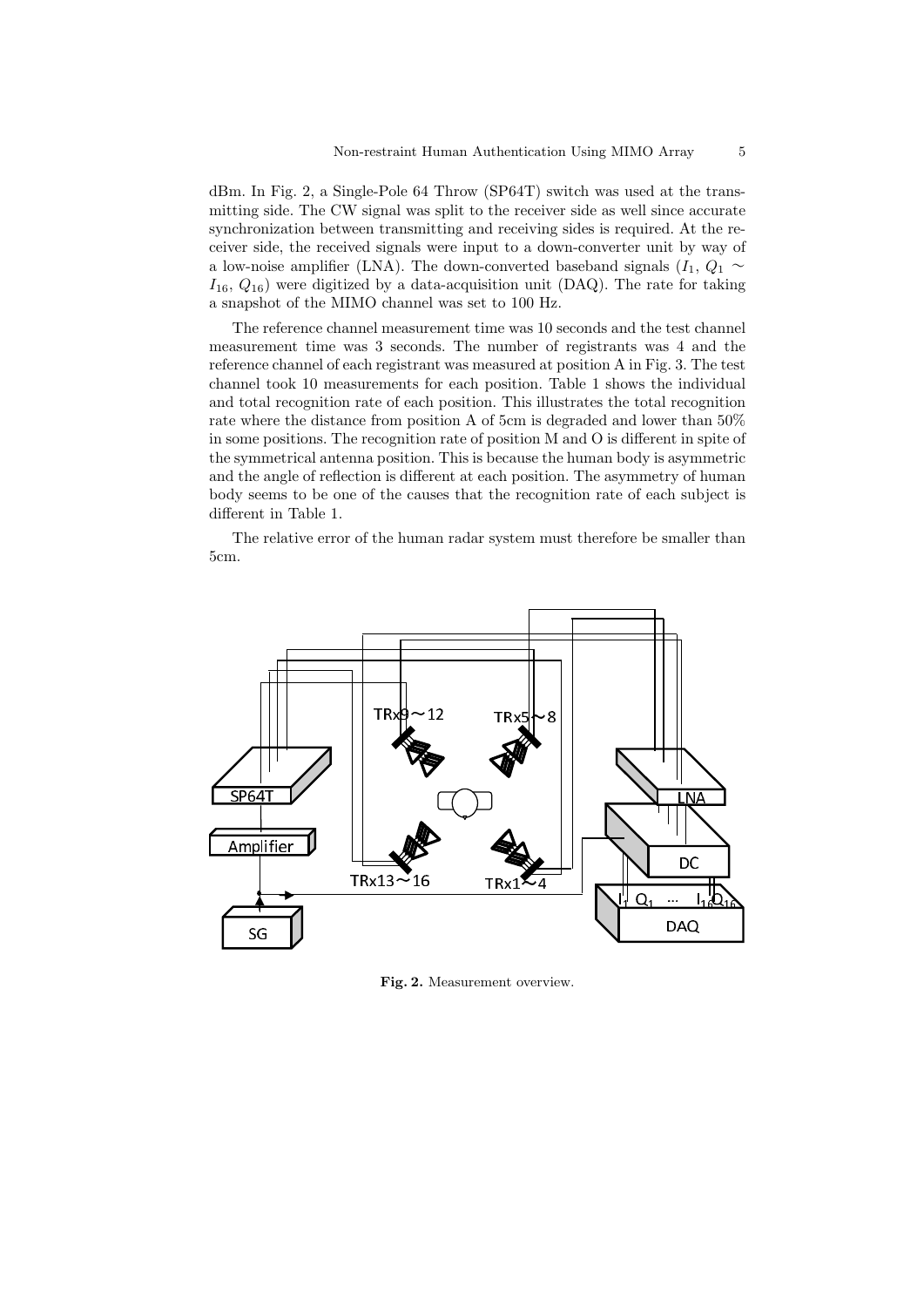

Fig. 3. Subject's position.

| lPosition                               | A   | В    | Ċ   | D        | Е   | F  | G   | $\mathsf{H}$ |     |            | ĸ       |     | M  | N  | O                      | P  | Q   |
|-----------------------------------------|-----|------|-----|----------|-----|----|-----|--------------|-----|------------|---------|-----|----|----|------------------------|----|-----|
| Distance from<br> center [cm]           | 0   | 5    | 5   | 5        | 5   | 5  | 5   | 5            | 5   | 10         | 10      | 10  | 10 | 10 | 10                     | 10 | 10  |
| Recognition rate of<br>the subject a[%] | 80  | 100  | 100 | 100      | 100 | 90 | 100 | 100          | 100 | 80         | 70      | 100 | 7d | 90 | 8d                     | 90 | 100 |
| Recognition rate of<br>the subject b[%] | 100 | C    | 40  | 0        | 10  |    |     | 90           | 60  | <b>100</b> | d       | 100 | 10 | 80 | 8d                     | 8d | 10  |
| Recognition rate of<br>the subject c[%] | 100 | 100  | 9d  | 30       | 100 | 1d |     |              | 80  | 100        | 10d     | 0   |    |    | 10d                    | 0  |     |
| Recognition rate of<br>the subject d[%] | 100 | 70   | 30  | $\Omega$ | 10  |    | 20  | 10           | 20  | 20         | U       | 40  | 30 |    | 10                     | Ω  | 50  |
| Total recognition<br> rate[%]           | 95I | 67 S | 65  | 32.5     | 55  | 25 | зd  | 5d           | 65  |            | 75 42.5 |     |    |    | 60 27 5 42 5 67 5 42 5 |    | 4d  |

Table 1. Recognition rate of each position.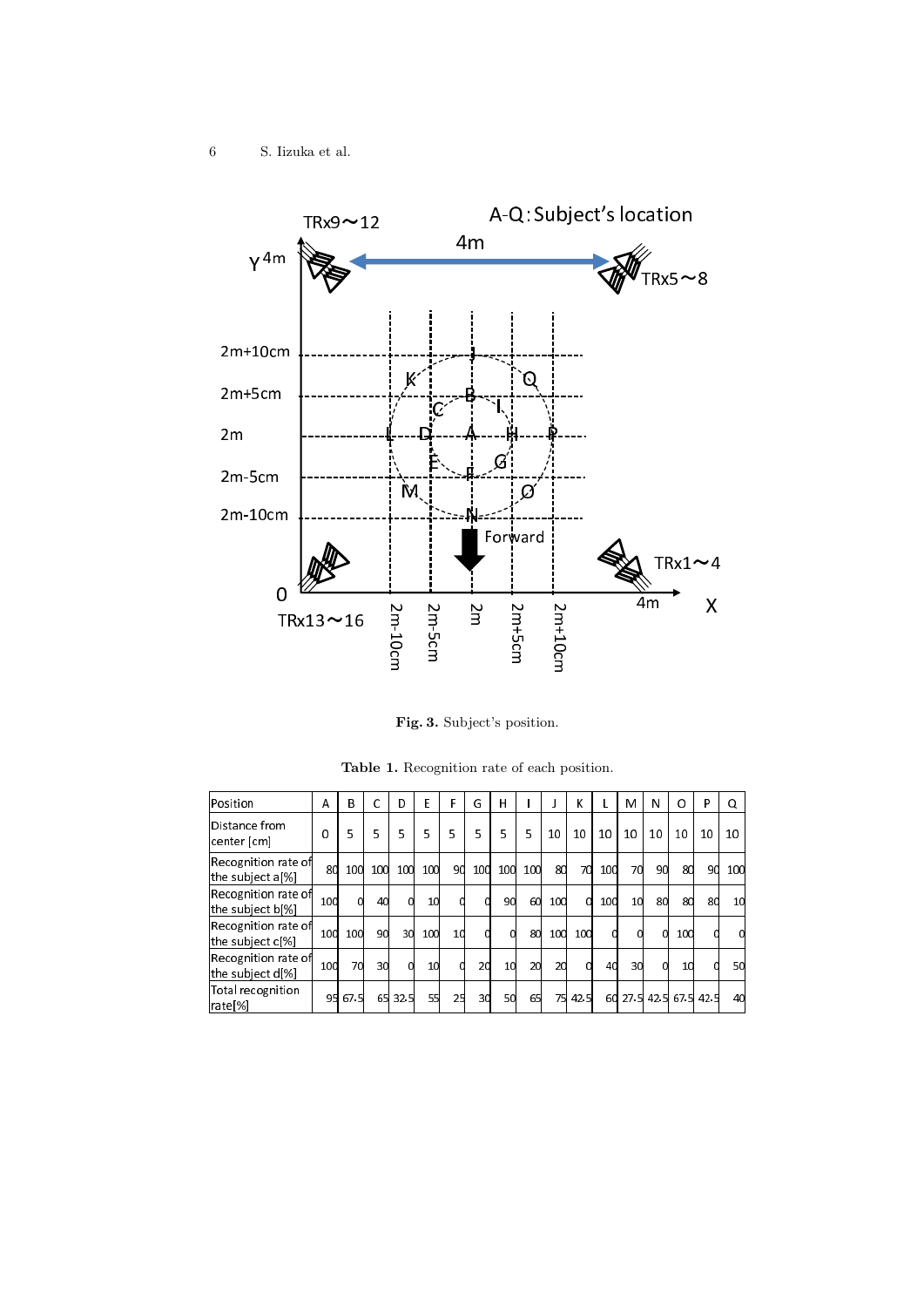#### $\bf 4.2$ Relative Error of Position Estimation

We evaluated the precision of the human radar system [8]. The precision target was that the relative error should be smaller than 5cm. The channel employed is the same as that employed in subsection 4.1. The number of people was 4, occupying 17 positions, occupying each position 10 times. Table 2 shows the relative error of each position, and Fig. 4 shows the cumulative distribution function (CDF) calculated from all the measurement results. The 50% point of CDF was 5cm, which falls short of the target.

Table 2. Relative error of each position.

| Position                             |    | $\overline{\phantom{0}}$ | D |  | G | Н                                                                                                 |    | $\mathbf{v}$ |    | M  | N  |    |    |    |
|--------------------------------------|----|--------------------------|---|--|---|---------------------------------------------------------------------------------------------------|----|--------------|----|----|----|----|----|----|
| <b>IDistance from</b><br>center [cm] |    |                          | с |  |   |                                                                                                   | 10 | $\Omega$     | 10 | 10 | 10 | 10 | 10 | 10 |
| Error [cm]                           | 44 |                          |   |  |   | 5.0   8.2   3.1   3.3   3.3   6.1   22.1   8.4   15.8   3.3   2.6   6.5   10.0   11.2   7.8   4.8 |    |              |    |    |    |    |    |    |



Fig. 4. CDF of relative error of the human radar [8]